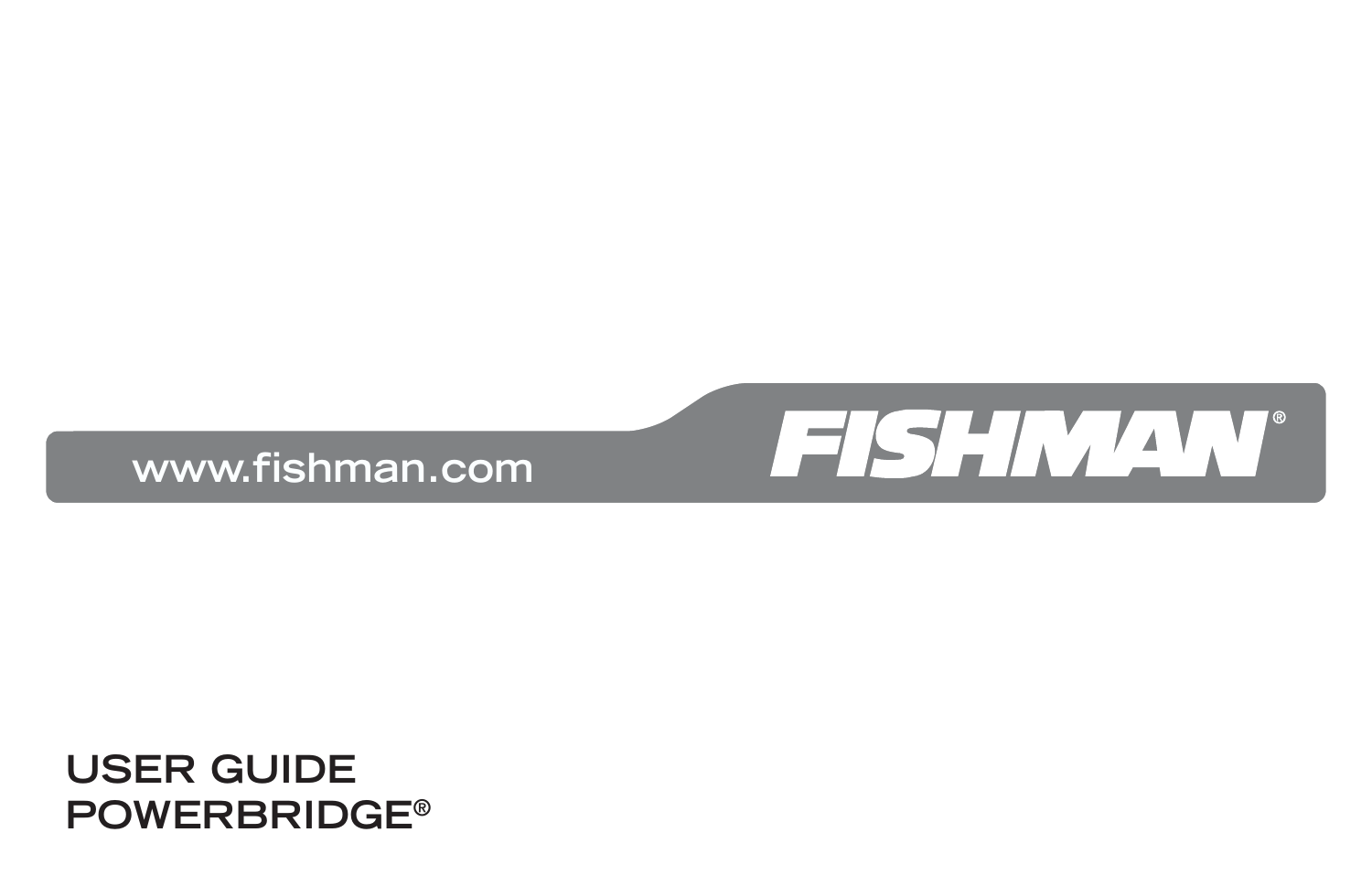# **Welcome**

Thank you for making Fishman a part of your acoustic experience. We are proud to offer the finest acoustic amplification products available; high-quality professional-grade tools which empower you to sound your very best.

Powerbridge products can be configured with a variety of options, including active solutions which feature the Fishman Powerchip®. Work with your installer to determine the solution that best suits your performance needs.

## **Troubleshooting**

If you are unfamiliar with these products, please pay close attention to the requirements for installation. Failure to do so can result in permanent damage to the pickup or your instrument.

Installation by a qualified professional is strongly recommended.

Should you have any problems, please check with your installer or refer to the online installation guide for this product. Technical support, troubleshooting tips and installation information can be found at http://www.fishman.com/support/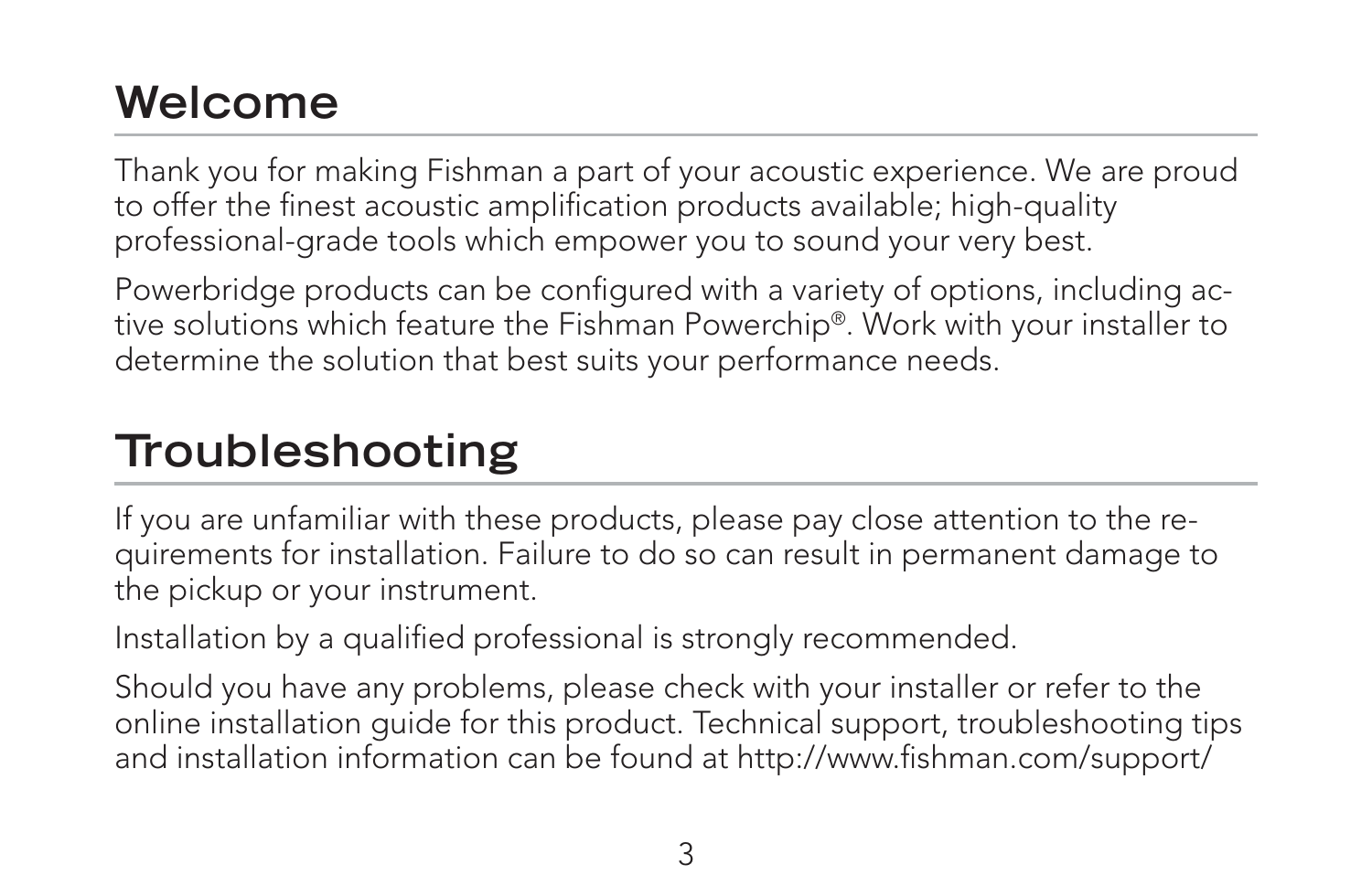## **Stereo Operation**

**Stereo Jack •** A 1/4" stereo output jack is provided with your Powerbridge pickup. With it, the piezo and magnetic pickup signals will be sent to separate amplifiers. In active (Powerchip) or passive installations, stereo function will remain the same. The magnetic pickups are wired to **tip**, and the Powerbridge pickup is wired to **ring**.

**Cables •** For best results, use a "2-pair" premium stereo or stereo "Y" cable (available through your Fishman dealer) with separate shielding for both the Powerbridge and magnetic signals.

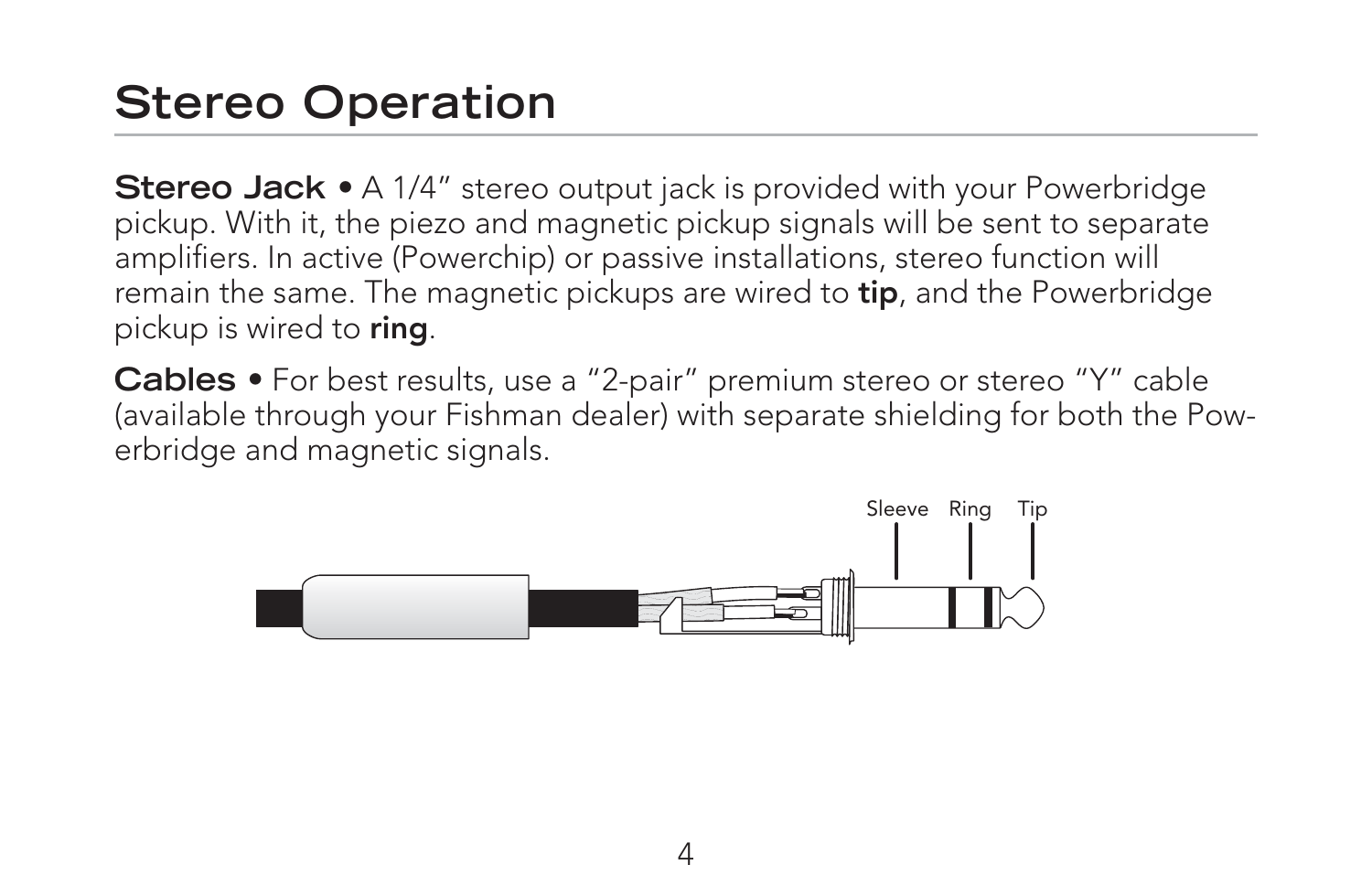#### **Stereo Operation** (Examples)

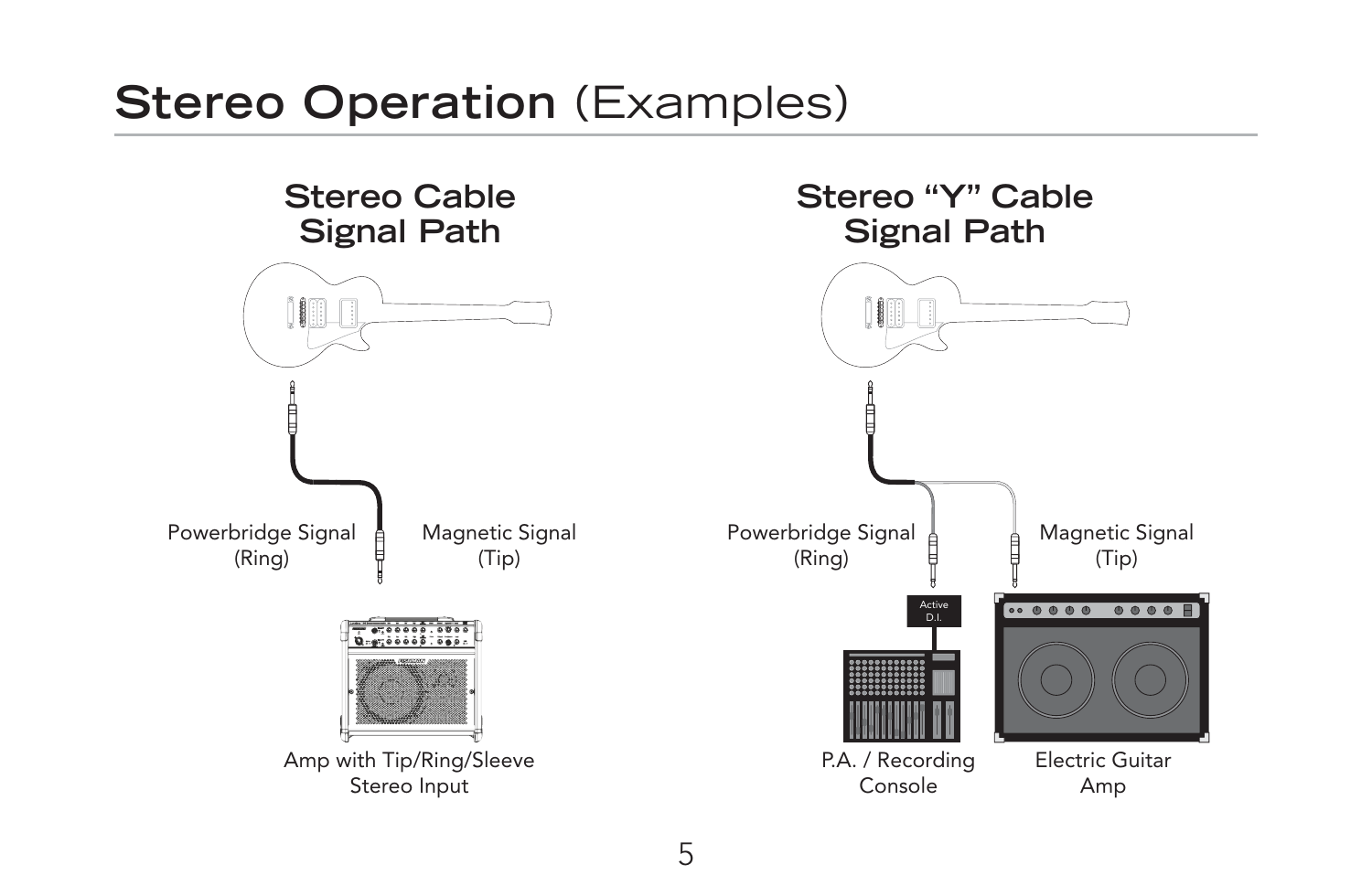## **Mono Operation**

**Passive Installation •** Using a standard mono instrument cable, without a Powerchip installed, you will only hear the guitar's magnetic pickups. To hear the Powerbridge with passive installation, you must use a stereo signal path as shown on page 5.

**Active Installation •** With the Powerchip installed (active installation), a blended output of the magnetic and Powerbridge signals can be achieved using a standard mono instrument cable.